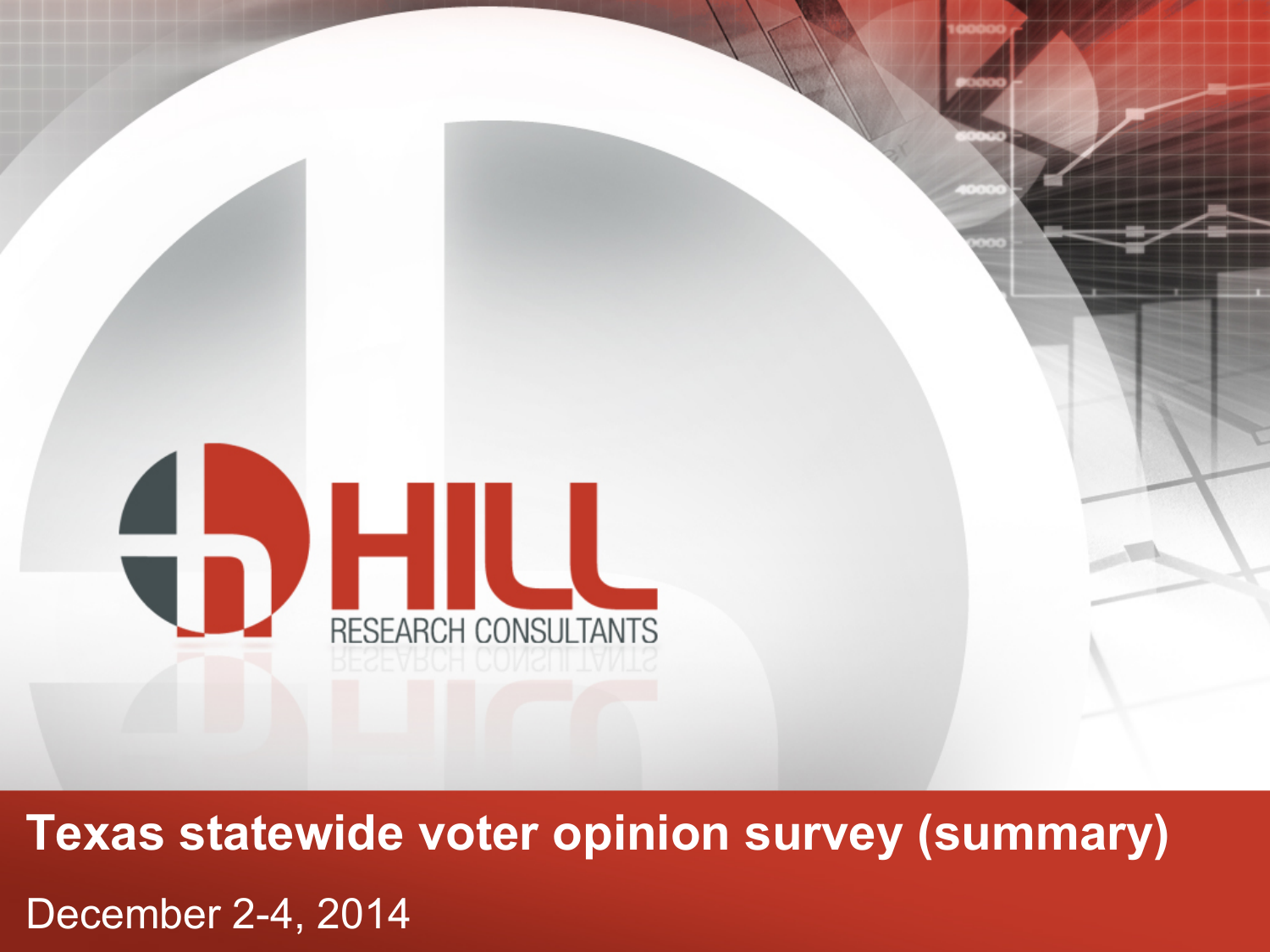## **Background**

### **Methodology**

- Stratified random sample of 600 active voters across Texas
- Telephone interviews conducted December 2-4, 2014
	- 30%-plus of interviews conducted on cell phones
- Margin of error of ±4.0% for 604 cases
- **Typical interview was about 15 minutes**

### l **Contributors**

- **Dr. David B. Hill, Director, Hill Research Consultants**
- Dr. Stephen N. White, Assistant Director
- Randy Ellison, Senior Research Consultant
- l Jason Nemeck, Project Manager
- David Benzion, Senior Research Analyst

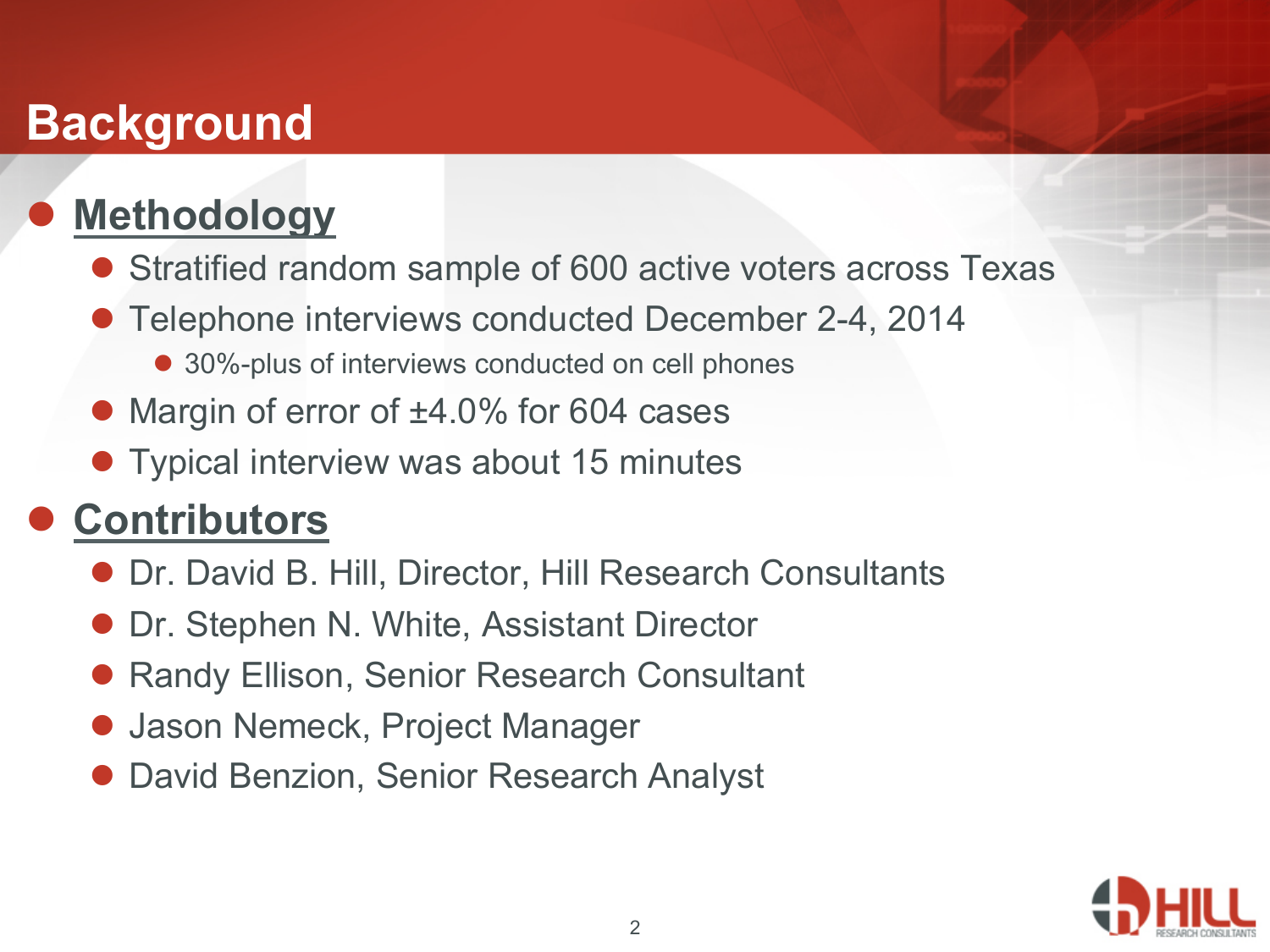### **Key findings (part 1)**

- l **Texans' sentiment on the issues covered by this poll (parks, sporting goods tax, etc.) has remained remarkably stable over the past decade, suggesting that these opinions are more than ephemeral or transient views; rather, we see herein attitudes that are closer to bedrock beliefs and values that persist for a generation or more.**
- l **Voters continue to be very aware of the need for conservation efforts and parkland in a growing state.** 
	- 92% see parks as especially important in tough economic times.
	- 88% see parks as "essential" to healthy, active lifestyles for Texans.
	- 84% acknowledge the need for protecting natural areas.

l **Support for the sporting goods sales tax intensifies since 2009.** 

• 76 percent of voters—the same as 2 years ago--support using revenue from this tax for "*Acquiring, maintaining & operating state & local parks*"; STRONG support for this tax has risen since 2009 from 35 percent to 43 percent.

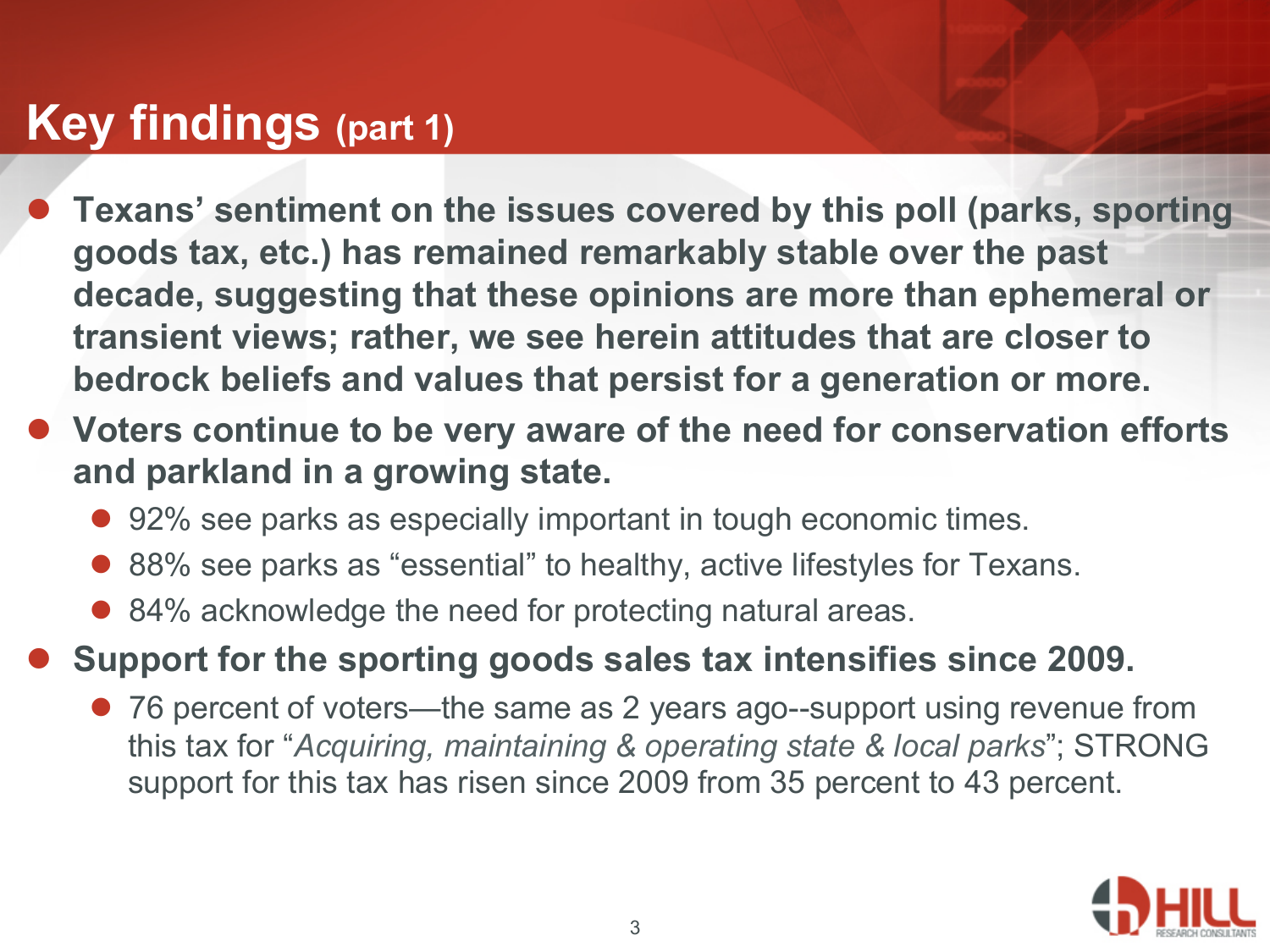### **Key findings (part 2)**

- l **Support is strong for a state constitutional amendment permanently dedicating sporting goods tax revenues to sufficient parks funding.** 
	- 70 percent would vote YES to approve such an amendment, easily surpassing the threshold of 58 percent support that typically signals likely passage of an amendment, even after a campaign in which the amendment would be subject to criticism.
	- The amendment enjoys bipartisan backing, with Republican and Democrat males being among the most enthusiastic supporters, with solid majorities of both voting "STRONGLY" YES.
	- A turnout analysis suggests that the measure would enjoy comparable levels of support regardless of turnout, so a low-turnout election date would be acceptable.

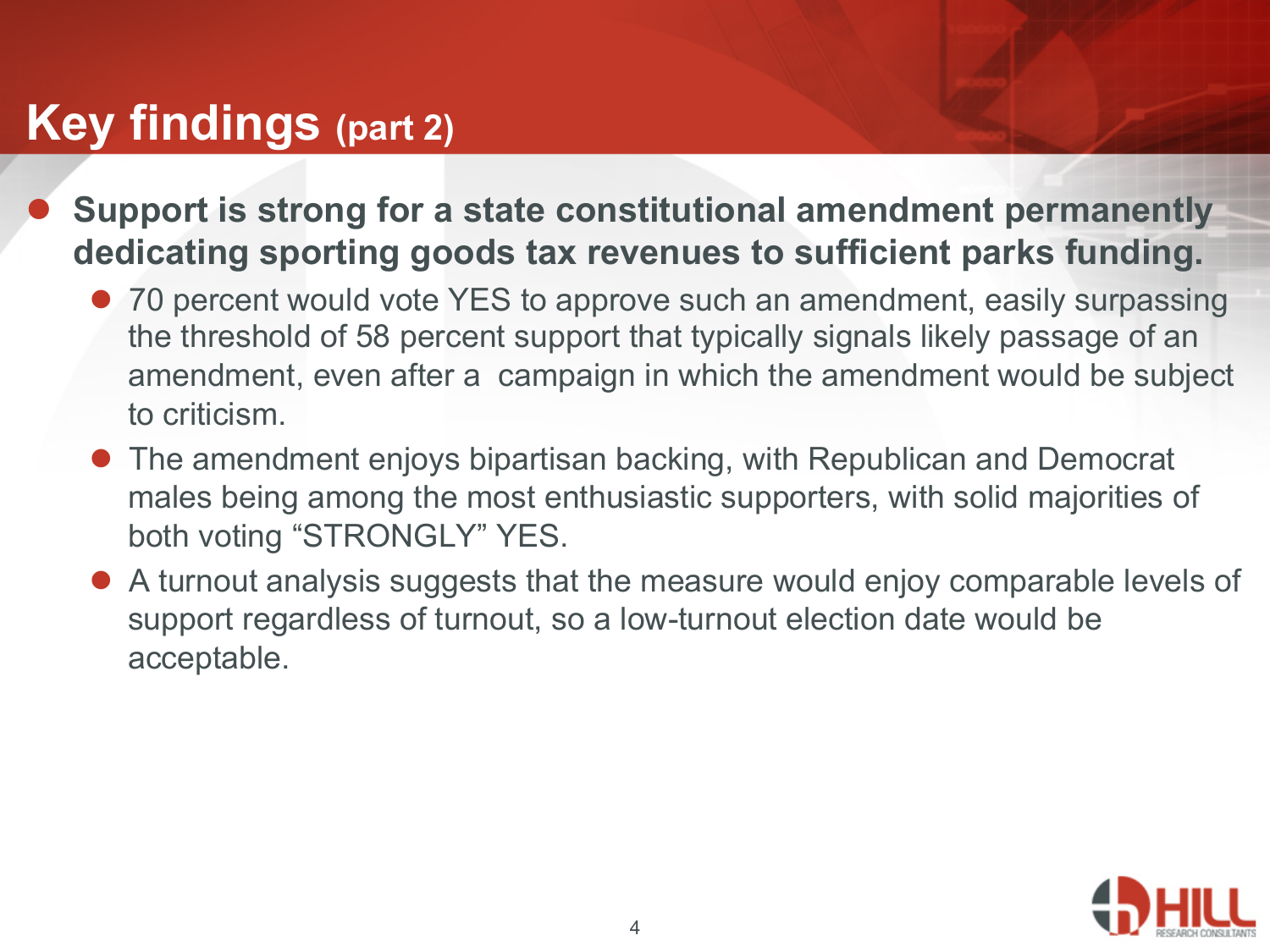# **Up close: Valuing Conservation**

l **Broad and strong agreement that conservation of Texas' natural areas is a core Lone Star value** 

#### **Agree or Disagree?**

| <b>Agive of Bloughoo</b> :<br>"Unless we protect Texas' natural areas, we will lose the<br>very things that make Texas a special place in which to live" |                                        |        |          |                          |     | margin | disagree           |
|----------------------------------------------------------------------------------------------------------------------------------------------------------|----------------------------------------|--------|----------|--------------------------|-----|--------|--------------------|
|                                                                                                                                                          | agree                                  | Margin | disagree | <b>GOP</b>               | 80% | $+61$  | 19                 |
| <b>ALL VOTERS</b>                                                                                                                                        | 84%                                    | $+68$  | 16%      | Independent              | 81% | $+62$  | 19                 |
|                                                                                                                                                          |                                        |        |          | <b>DEM</b>               | 91% | $+82$  | 9                  |
| agree                                                                                                                                                    |                                        |        |          | <b>North/NE</b>          | 77% | $+54$  | 23                 |
| strong                                                                                                                                                   |                                        |        |          | <b>Gulf Coast</b>        | 82% | $+63$  | 18                 |
| 50%                                                                                                                                                      |                                        |        |          | <b>South</b>             | 92% | $+86$  | $6\phantom{1}6$    |
|                                                                                                                                                          |                                        | agree  |          | <b>Central Corridor</b>  | 86% | $+73$  | 13                 |
| unsure                                                                                                                                                   |                                        | some   |          | <b>West &amp; Plains</b> | 96% | $+92$  | $\overline{\bf 4}$ |
| $1\%$                                                                                                                                                    |                                        | 33%    |          | <b>Weekly recreator</b>  | 83% | $+66$  | 17                 |
|                                                                                                                                                          | disagree<br>disagree<br>strong<br>some |        |          | <b>Monthly recreator</b> | 88% | $+76$  | 12                 |
|                                                                                                                                                          | 11%<br>5%                              |        |          | <b>Annual recreator</b>  | 80% | $+61$  | 19                 |
|                                                                                                                                                          |                                        |        |          | <b>Never recreate</b>    | 82% | $+66$  | 16                 |



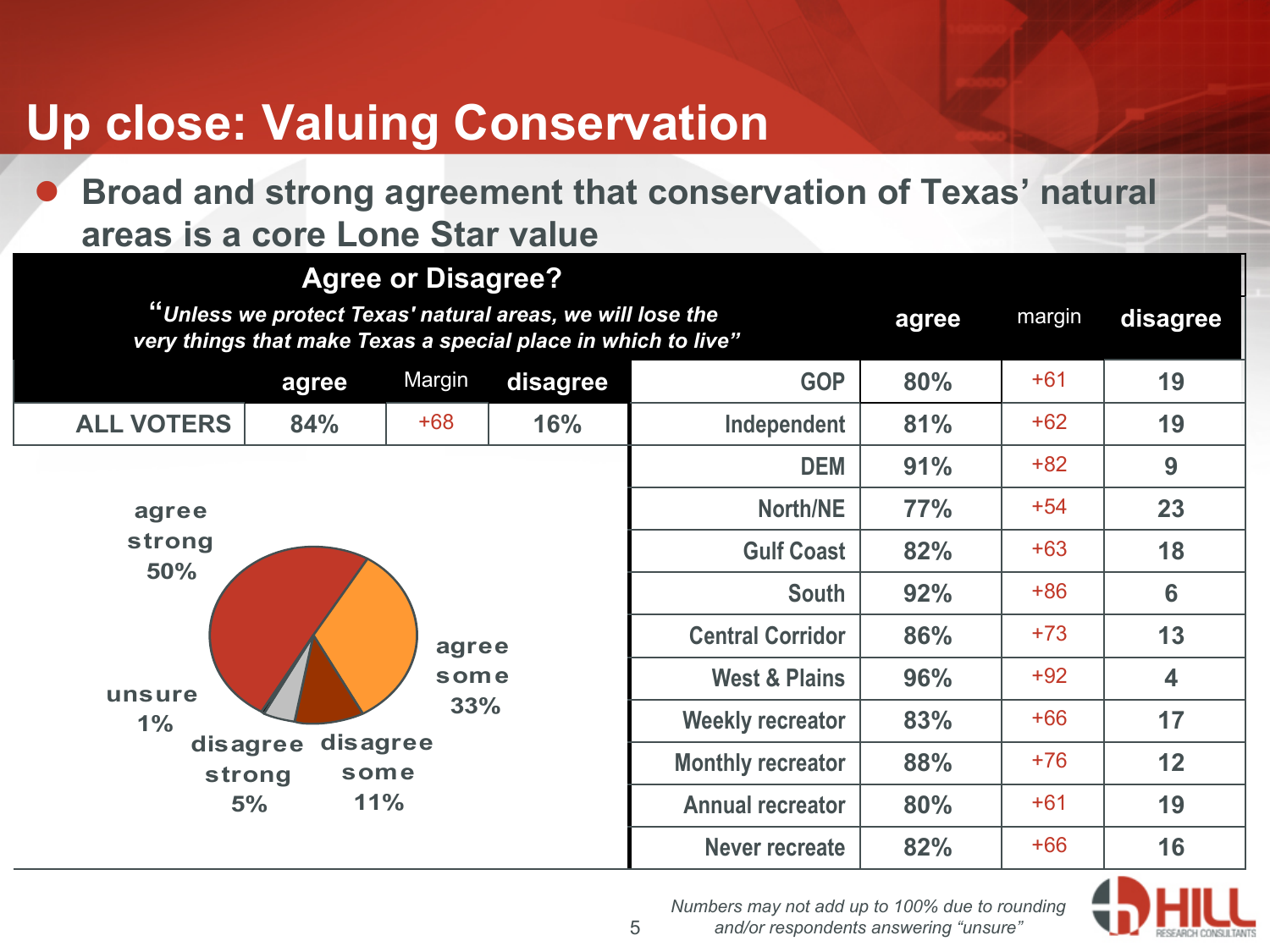### **TIME SERIES: Attitudes have remained rock steady over time; even through the recession**

|                                                                                                                                                    | Mar    | Dec    | <b>Feb</b> | <b>Jan</b>          | Dec |
|----------------------------------------------------------------------------------------------------------------------------------------------------|--------|--------|------------|---------------------|-----|
|                                                                                                                                                    | $'$ 99 | $'$ 04 | '09        | $^{\prime}$ 13      | 14  |
| <b>Unless we protect</b><br>Texas' natural areas,<br>we will lose the very<br>things that make<br><b>Texas a special place</b><br>in which to live |        |        |            | 83% 81% 83% 85% 84% |     |

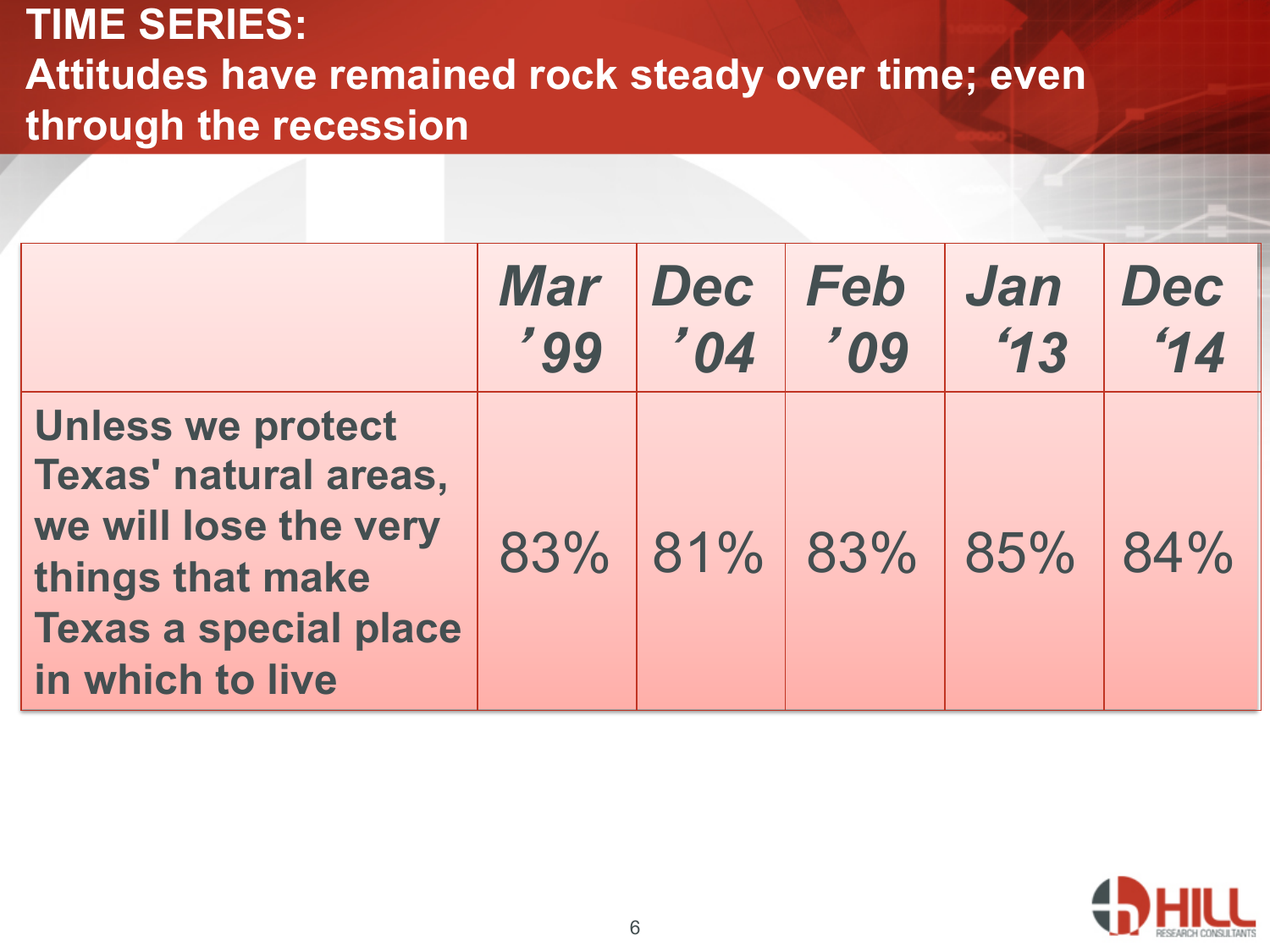# **Up close: Support for public parks**

#### l **A high quality park system is deeply valued for family recreation**

| <b>Agree or Disagree?</b><br>"Public parks are especially important to families<br>needing an affordable recreational outlet" |                      |        |                          |                   | agree | margin | disagree             |
|-------------------------------------------------------------------------------------------------------------------------------|----------------------|--------|--------------------------|-------------------|-------|--------|----------------------|
|                                                                                                                               | agree                | Margin | disagree                 | <b>GOP</b>        | 89%   | $+79$  | 10                   |
|                                                                                                                               | 92%                  | $+83$  | 8%                       | Independent       | 90%   | $+81$  | 10                   |
|                                                                                                                               |                      |        |                          | <b>DEM</b>        | 96%   | $+92$  | $\blacktriangleleft$ |
| agree                                                                                                                         |                      |        |                          | <b>North/NE</b>   | 93%   | $+85$  | $\overline{7}$       |
| strong                                                                                                                        |                      |        |                          | <b>Gulf Coast</b> | 92%   | $+83$  | 8                    |
| 51%<br>agree<br>some                                                                                                          |                      |        | <b>South</b>             | 91%               | $+83$ | 8      |                      |
|                                                                                                                               |                      |        | <b>Central Corridor</b>  | 89%               | $+77$ | 11     |                      |
|                                                                                                                               |                      |        | <b>West &amp; Plains</b> | 94%               | $+87$ | 6      |                      |
| unsure                                                                                                                        | 40%                  |        |                          |                   | 92%   | $+83$  | 8                    |
|                                                                                                                               | 0% disagree disagree |        |                          | Monthly recreator | 96%   | $+92$  | 3                    |
| strong<br>2%                                                                                                                  | some<br>6%           |        |                          | Annual recreator  | 91%   | $+82$  | 9                    |
|                                                                                                                               |                      |        |                          | Never recreate    | 83%   | $+66$  | 17<br>┲              |

*Numbers may not add up to 100% due to rounding and/or respondents answering "unsure"*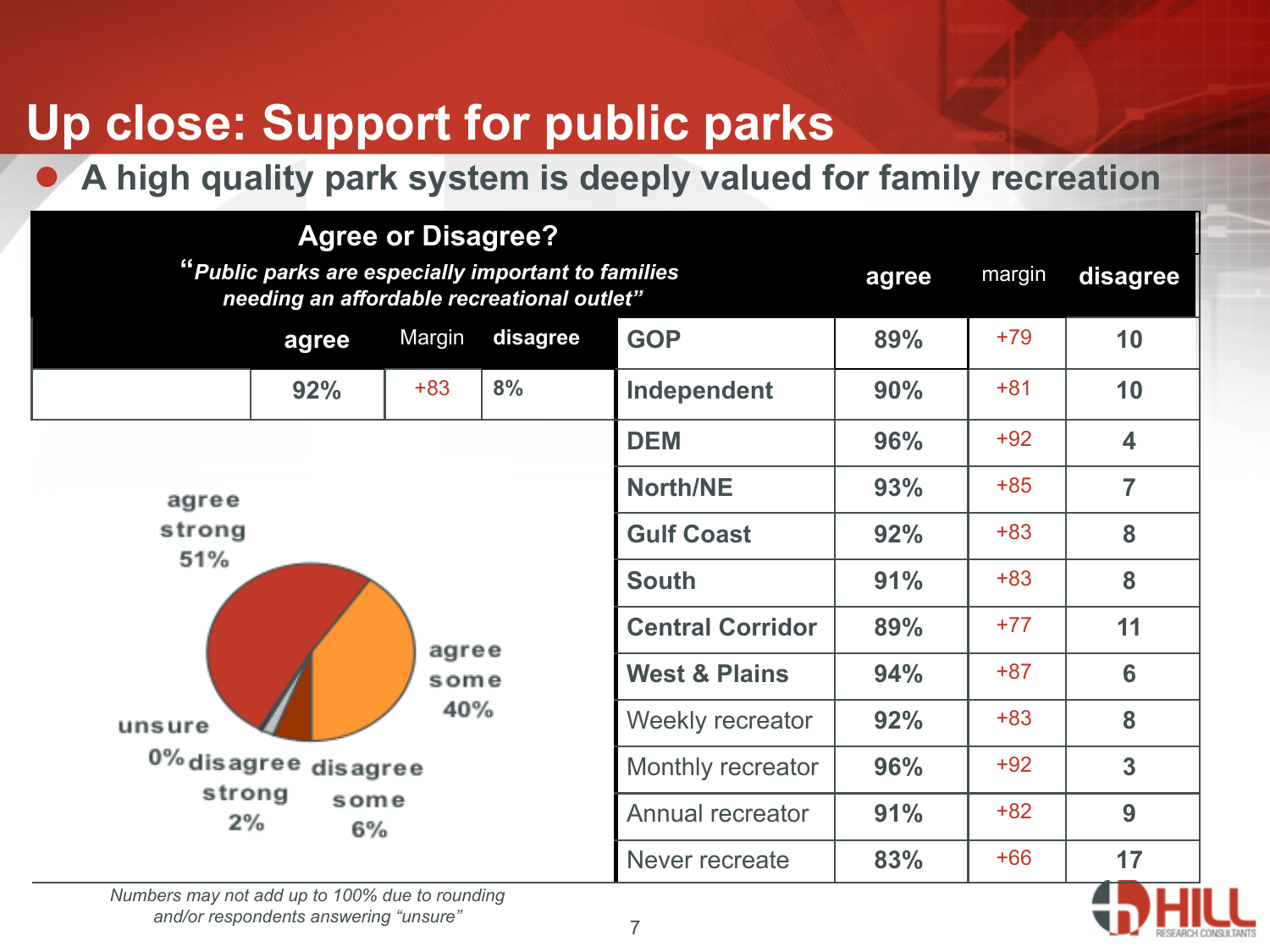### **Acquiring, maintaining & operating state & local parks with revenue from a sales tax on the purchase of sporting goods**





*Note: percentages do not add up to 100% due to rounding.*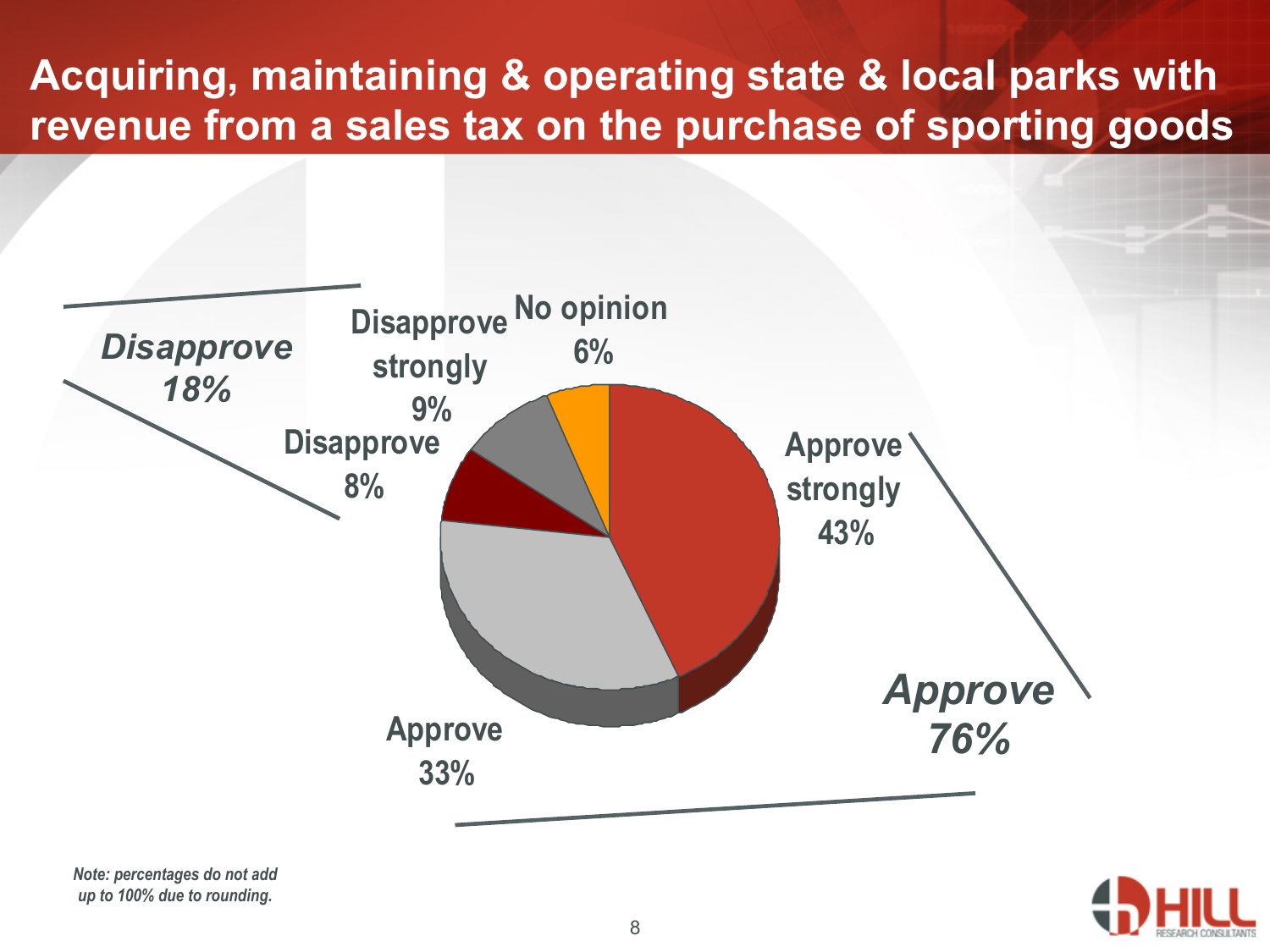## **State parks constitutional amendment**

State constitutional amendment permanently dedicating sufficient sales tax revenue generated from outdoor sporting goods to fund the budget for the acquisition, maintenance & operation of state & local & to prohibit uses for other purposes unrelated to parks

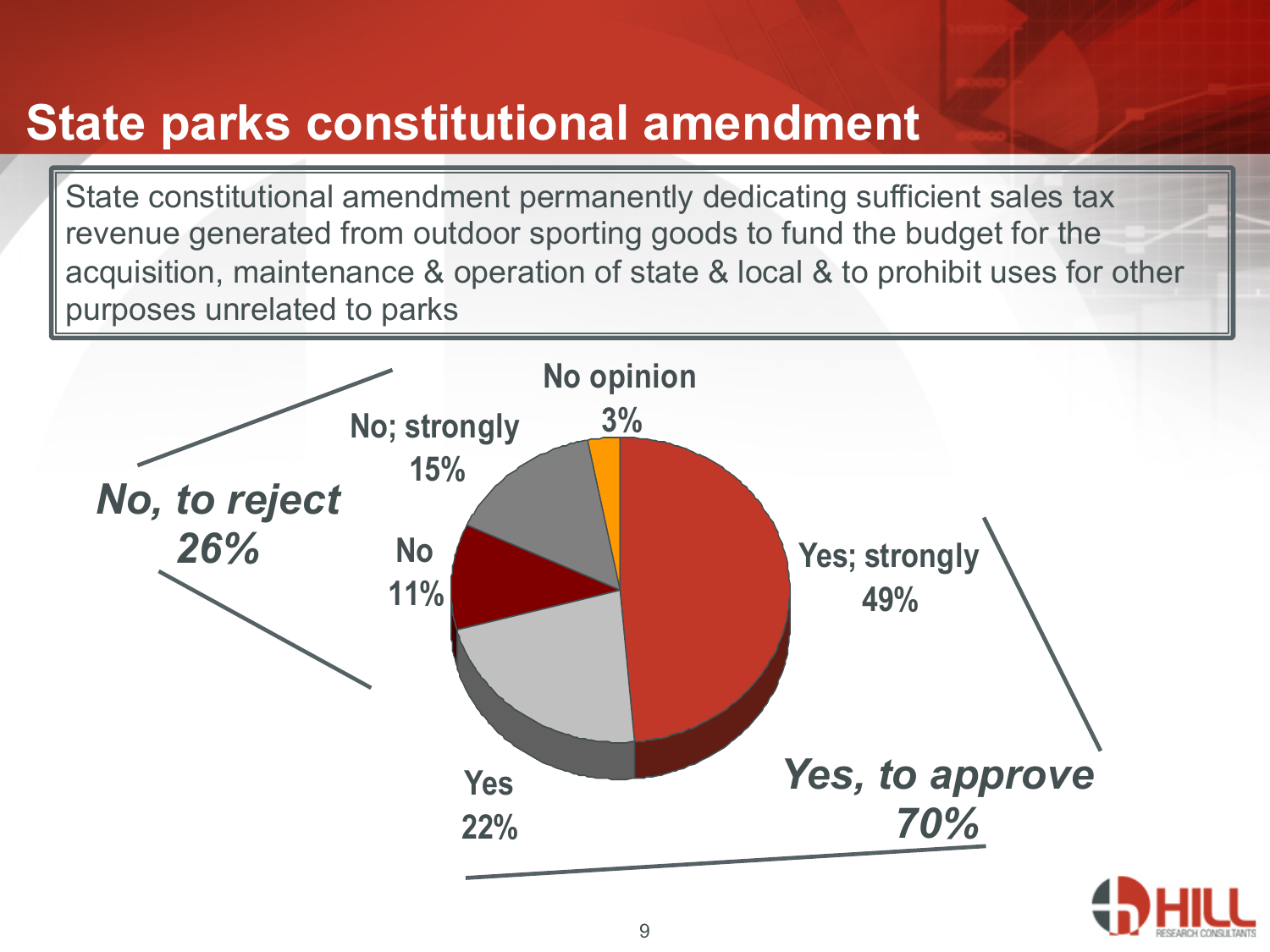#### **Up-Close: State parks constitutional amendment**  *ballot test*

**Support for an actual constitutional amendment locking in SGT revenue for parks is broadly-held across partisan & geographic lines; even "non-recreators" back solidly** 

#### **Constitutional Amendment**

| permanently dedicating sufficient sales tax revenue generated from outdoor<br>sporting goods to fund the budget for the acquisition, maintenance & operation<br>of state and local & to prohibit uses for other purposes unrelated to parks |              |        |     |                          | yes | margin | no |
|---------------------------------------------------------------------------------------------------------------------------------------------------------------------------------------------------------------------------------------------|--------------|--------|-----|--------------------------|-----|--------|----|
|                                                                                                                                                                                                                                             | yes          | Margin | no  | <b>GOP</b>               | 67% | $+38$  | 29 |
| <b>ALL VOTERS</b>                                                                                                                                                                                                                           | 70%          | $+44$  | 26  | Independent              | 72% | $+48$  | 24 |
|                                                                                                                                                                                                                                             |              |        |     | <b>DEM</b>               | 74% | $+50$  | 23 |
| yes                                                                                                                                                                                                                                         |              |        |     | <b>North/NE</b>          | 69% | $+41$  | 28 |
| strong<br>yes<br>48%                                                                                                                                                                                                                        |              |        |     | <b>Gulf Coast</b>        | 68% | $+39$  | 29 |
|                                                                                                                                                                                                                                             |              | some   |     | <b>South</b>             | 81% | $+65$  | 16 |
|                                                                                                                                                                                                                                             |              |        | 22% | <b>Central Corridor</b>  | 62% | $+31$  | 31 |
|                                                                                                                                                                                                                                             |              | no     |     | <b>West &amp; Plains</b> | 75% | $+54$  | 21 |
|                                                                                                                                                                                                                                             |              | some   |     | <b>Weekly recreator</b>  | 71% | $+41$  | 29 |
| unsure<br>3%                                                                                                                                                                                                                                | no<br>strong | 11%    |     | <b>Monthly recreator</b> | 77% | $+56$  | 21 |
|                                                                                                                                                                                                                                             | <b>15%</b>   |        |     | <b>Annual recreator</b>  | 68% | $+40$  | 28 |
|                                                                                                                                                                                                                                             |              |        |     | <b>Never recreate</b>    | 63% | $+33$  | 29 |



*Numbers may not add up to 100% due to rounding and/or respondents answering "unsure"*